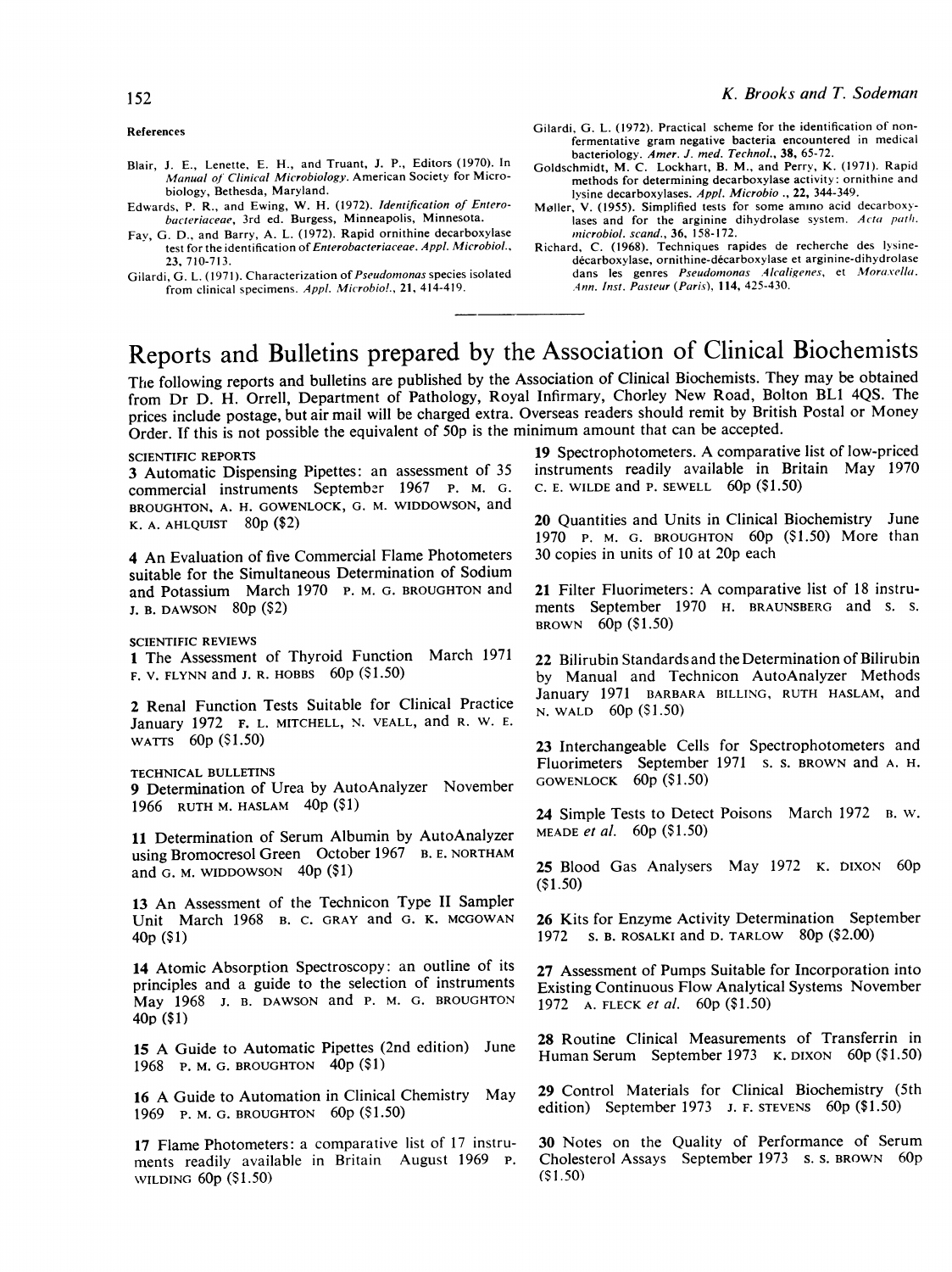Demonstration of muscle antibodies by immunofluorescence in myasthenia gravis

### References

stricted to heart and skeletal muscle in acid extracts of myocardium. J. Immunol., 100, 1020-1031.

- Aarli, J. A. (1970). Binding of  $\gamma$ -globulin fragments to muscle tissue. Clin. exp. Immunol., 7, 23-30.
- Aarli, J. A. (1972a). Myasthenia gravis. Antibodies to an acid-soluble antigen in striated muscle. Clin. exp. Immunol., 10, 453-461. Aarli, J. A. (1972b). Localization and properties of an acid-soluble
- muscle antigen reacting with antibodies in myasthenia gravis sera Acta. path. microbiol. scand., Sect. B, 80, 453-459.
- Aarli, J. A., and Closs, 0. (1972). Myasthenia gravis: Cross-striational fluorescence of muscle fibres mediated by Fc-fragments. J. Immunol., 109, 271-274.
- Boonpucknavig, S., and Nairn, R. C. (1967). Serological diagnosis of amoebiasis by immunofluorescence. J. clin. Path., 20, 875-878.
- Espinosa, E., and Kaplan, M. H. (1968). Antigenic analysis of human heart tissue. Identification of antigens with specificity re-
- Fry, C. S., and Wilkinson, A. E. (1963). A note on the use of Evans blue as a background stain in the fluorescent treponemal antibody test. Brit. J. vener. Dis., 39, 190-191.
- Larsen, B., and Tönder, O. (1969). Preparation of anti-human-y-globulin serum not containing human serum proteins. Vox Sang. (Basel), 16, 69-72.
- Lowry, 0. H., Rosebrough, N. J., Farr, A. L., and Randall, R. J (1951). Protein measurement with the Folin phenol reagent. J. biol. Chem., 193, 265-275.
- Nairn, R. C. (Editor) (1969). Fluorescent Protein Tracing, 3rd ed. Livingstone, Edinburgh and London.
- Nichols, R. L., and McComb, D. E. (1962). Immunofluorescent studies with trachoma and related antigens. J. Immunol., 89, 545-554.
- Ourth, D. D. (1971). An immunofluorescent test for Toxoplasma gondii in tissues. Immunology, 20, 437-439.

# The January 1974 Issue

# THE JANUARY <sup>1974</sup> ISSUE CONTAINS THE FOLLOWING PAPERS

A New Year Greeting w. H. AUDEN

A review of the pathology and pathogenesis of acute renal failure due to acute tubular necrosis M. S. DUNNILL

The demonstration of plasma cells and other immunoglobulin containing cells in formalin-fixed, paraffin-embedded tissues using peroxidase-labelled antibody C. R. TAYLOR AND J. BURNS

Diffuse and focal oxygen pneumonitis SIMON SEVITT

Mast cells in parathyroid glands of hyperparathyroidism T. J. ANDERSON

Evaluation of a solid phase radioimmunoassay  $(Ausria-125)$  for the detection of hepatitis B antigen (Australia antigen) in two clinical materials B. G. HANSSON AND T. JOHNSSON

Latex agglutination test for detection of Australia antigen (HB-Ag) among blood donors and patients R. HOPKINS AND P. C. DAS

Alloantibodies and Australia antigen after open heart surgery S. D. SLATER

Torulopsis glabrata urinary tract infection treated with 5-fluorocytosine D. C. E. SPELLER

The treatment of acute myeloid leukaemia J. H. FRIEND, C. GILES, AND S. G. N. RICHARDSON

Normal laboratory values for differential white cell counts established by manual and automated cytochemical methods (Hemalog DTM) A. SIMMONS, P. LEAVERTON, AND G. ELBERT

Experience with a commercial kit for the radioisotopic assay of vitamin  $B_{12}$  in serum: the Phadebas B<sub>12</sub> Test J. L. RAVEN AND M. B. ROBSON

Candida precipitins in pregnant women: validity of the test systems used VALERIE C. STANLEY AND ROSALINDE HURLEY

A simple method for detecting mycoplasma infection of cell cultures G. B. HARNETT, P. A. PHILLIPS, AND E. M. MACKAY-SCOLLAY

The estimation of serum thyroxine by competitive binding analysis: A modified method D. J. GOLDIE, R. D. JENNINGS, AND G. K. MCGOWAN

## Technical method

A venepuncturing chair suitable for an outpatient department or laboratory blood collecting room P. H. EVERALL AND PATRICIA A. WYCHERLEY

Letter to the Editor

Book reviews

Copies are still available and may be obtained from the PUBLISHING MANAGER, BRITISH MEDICAL ASSOCIATION, TAVISTOCK SQUARE, LONDON WC1H 9JR, price £1.05